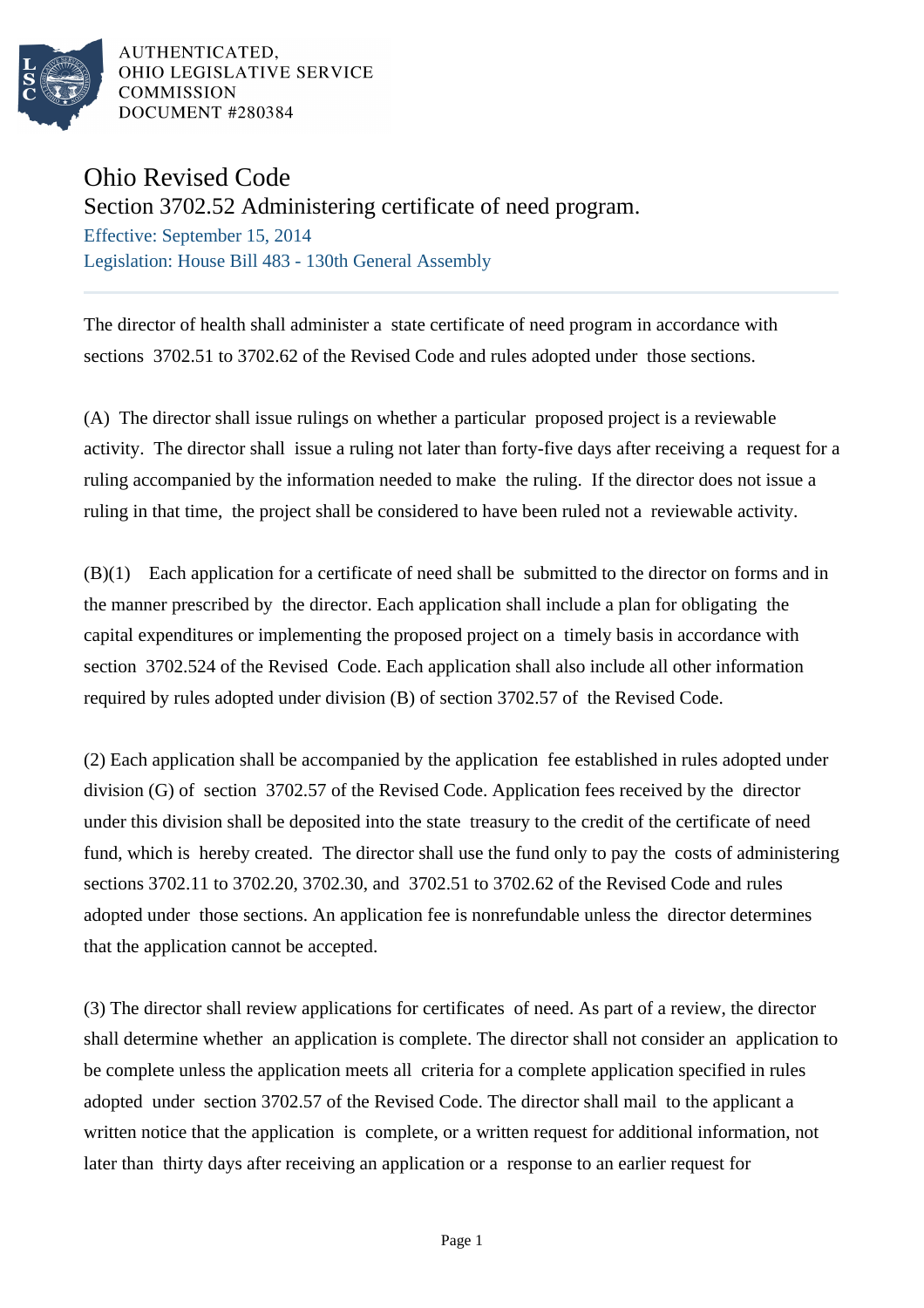

## AUTHENTICATED. OHIO LEGISLATIVE SERVICE **COMMISSION** DOCUMENT #280384

information. Except as provided in section 3702.522 of the Revised Code, the director shall not make more than two requests for additional information. The director's determination that an application is not complete is final and not subject to appeal.

(4) Except as necessary to comply with a subpoena issued under division (F) of this section, after a notice of completeness has been received, no person shall make revisions to information that was submitted to the director before the director mailed the notice of completeness or knowingly discuss in person or by telephone the merits of the application with the director. A person may supplement an application after a notice of completeness has been received by submitting clarifying information to the director.

(C) All of the following apply to the process of granting or denying a certificate of need:

(1) If the project proposed in a certificate of need application meets all of the applicable certificate of need criteria for approval under sections 3702.51 to 3702.62 of the Revised Code and the rules adopted under those sections, the director shall grant a certificate of need for all or part of the project that is the subject of the application by the applicable deadline specified in division  $(C)(4)$  of this section or any extension of it under division  $(C)(5)$  of this section.

(2) The director's grant of a certificate of need does not affect, and sets no precedent for, the director's decision to grant or deny other applications for similar reviewable activities.

(3) Any affected person may submit written comments regarding an application. The director shall consider all written comments received by the forty-fifth day after the application is submitted to the director.

(4) Except as provided in division (C)(5) of this section, the director shall grant or deny certificate of need applications not later than sixty days after mailing the notice of completeness.

(5) Except as otherwise provided in division (C)(6) of this section, the director or the applicant may extend the deadline prescribed in division  $(C)(4)$  of this section once, for no longer than thirty days, by written notice before the end of the deadline prescribed by division (C)(4) of this section. An extension by the director under division  $(C)(5)$  of this section shall apply to all applications that are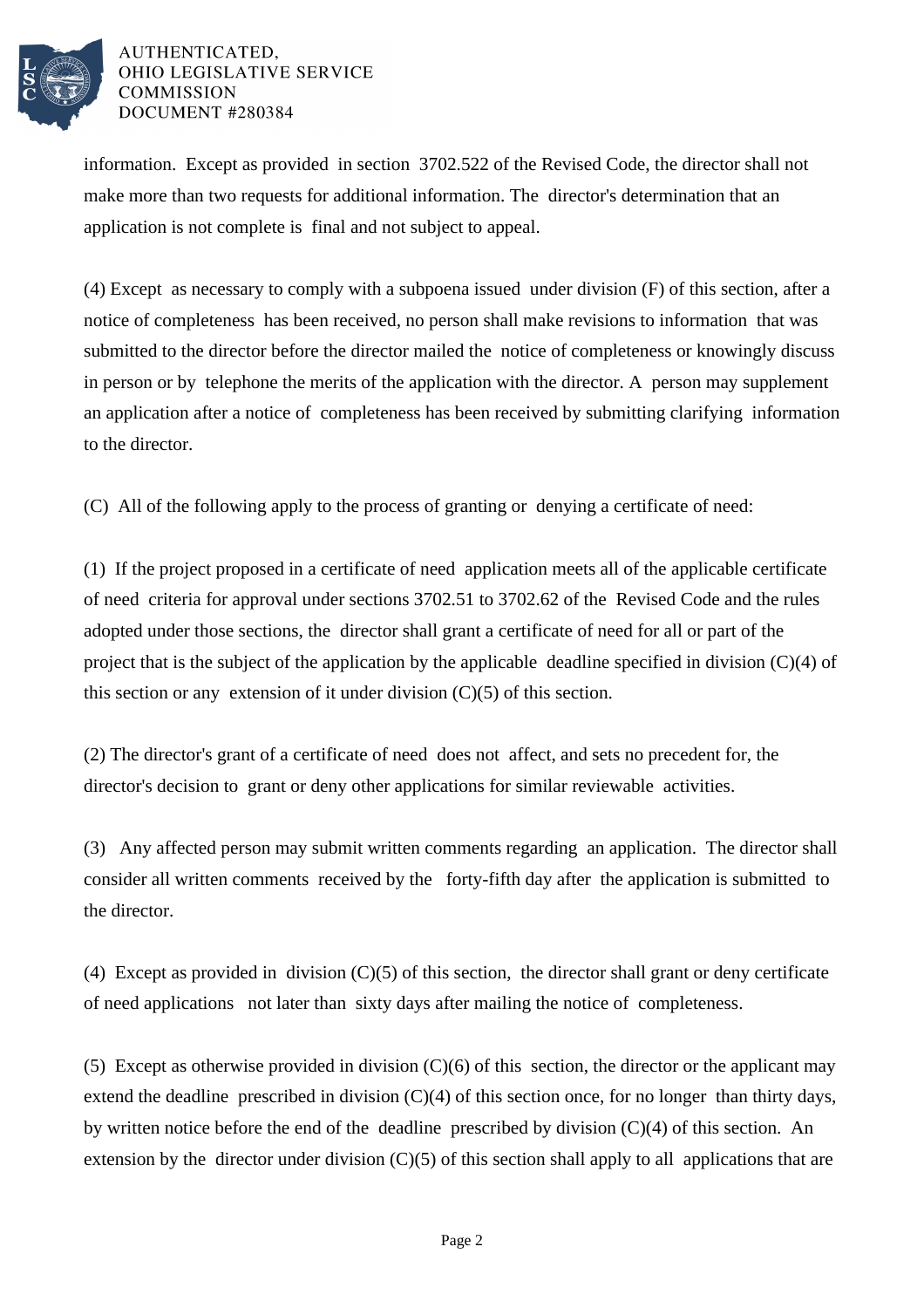

AUTHENTICATED, OHIO LEGISLATIVE SERVICE **COMMISSION** DOCUMENT #280384

in comparative review.

(6) No applicant in a comparative review may extend the deadline specified in division  $(C)(4)$  of this section.

(7) If the director does not grant or deny the certificate by the applicable deadline specified in division  $(C)(4)$  of this section or any extension of it under division  $(C)(5)$  of this section, the certificate shall be considered to have been granted.

(8) In granting a certificate of need, the director shall specify as the maximum capital expenditure the certificate holder may obligate under the certificate a figure equal to one hundred ten per cent of the approved project cost.

(9) In granting a certificate of need, the director may grant the certificate with conditions that must be met by the holder of the certificate.

(D) When a certificate of need is granted for a project under which beds are to be relocated, upon completion of the project for which the certificate of need was granted a number of beds equal to the number of beds relocated shall cease to be operated in the long-term care facility from which they are relocated, except that the beds may continue to be operated for not more than fifteen days to allow relocation of residents to the facility to which the beds have been relocated. Notwithstanding section 3721.03 of the Revised Code, if the relocated beds are in a home licensed under Chapter 3721. of the Revised Code, the facility's license is automatically reduced by the number of beds relocated effective fifteen days after the beds are relocated. If the beds are in a facility that is certified as a skilled nursing facility or nursing facility under Title XVIII or XIX of the "Social Security Act," the certification for the beds shall be surrendered. If the beds are registered under section 3701.07 of the Revised Code as skilled nursing beds or long-term care beds, the director shall remove the beds from registration not later than fifteen days after the beds are relocated.

(E) During the period beginning with the granting of a certificate of need and ending five years after implementation of the reviewable activity for which the certificate was granted, the director shall monitor the activities of the person granted the certificate to determine whether the reviewable